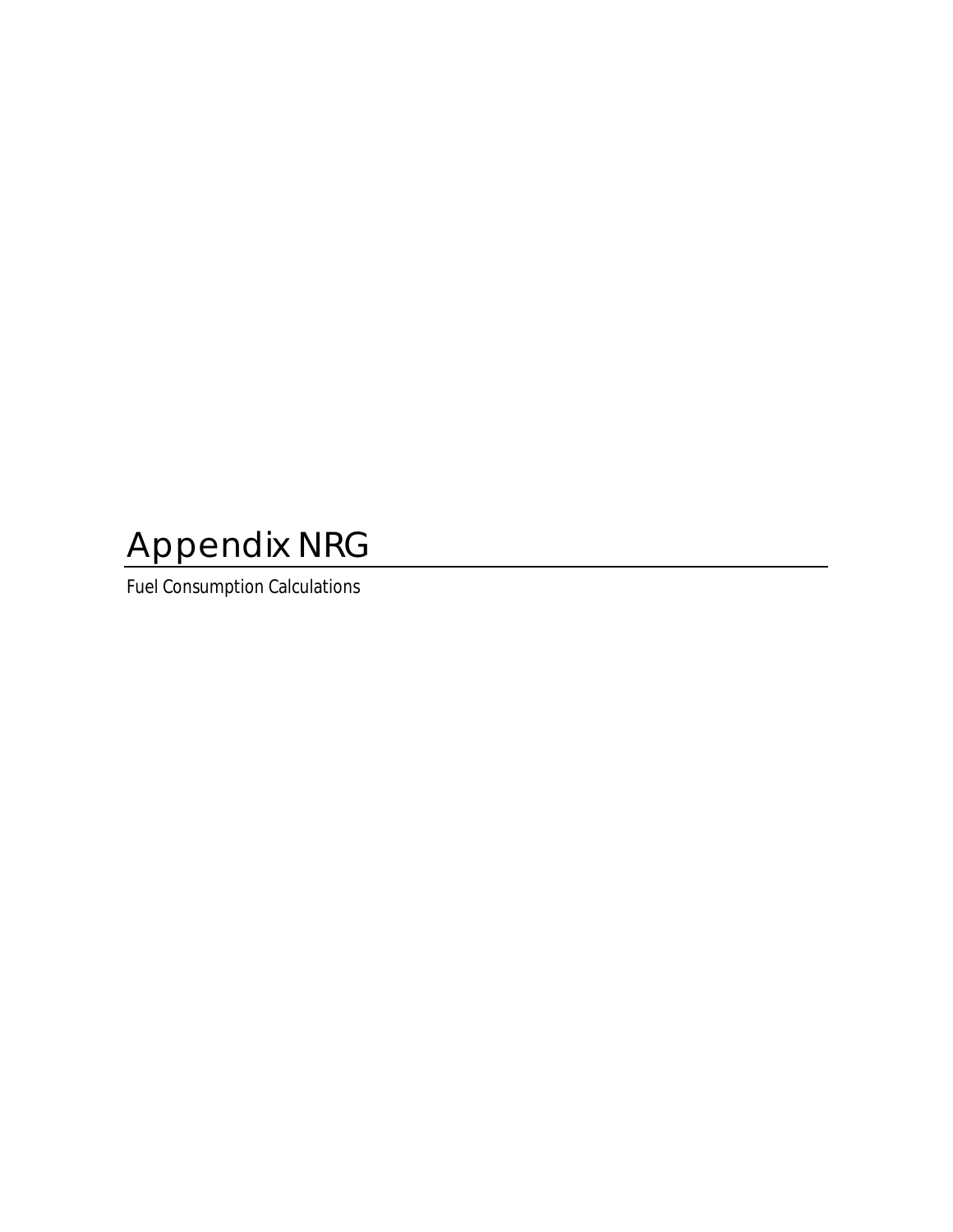## 2118 Milvia Street Project

Last Updated: March 2, 2021

Compression-Ignition Engine Brake-Specific Fuel Consumption (BSFC) Factors [1]:

HP: 0 to 100 0.0588 0.0529 HP: Greater than 100

Values above are expressed in gallons per horsepower-hour/BSFC.

| <b>CONSTRUCTION EQUIPMENT</b>   |             |           |            |        |                                    |                  |  |
|---------------------------------|-------------|-----------|------------|--------|------------------------------------|------------------|--|
|                                 |             | Hours per |            | Load   |                                    | <b>Fuel Used</b> |  |
| <b>Construction Equipment</b>   | #           | Day       | Horsepower | Factor | <b>Construction Phase</b>          | (gallons)        |  |
| Concrete/Industrial Saws        | 1           | 8         | 81         | 0.73   | <b>Demolition Phase</b>            | 1,862.45         |  |
| <b>Excavators</b>               |             | 8         | 158        | 0.38   | <b>Demolition Phase</b>            | 1,701.08         |  |
| <b>Rubber Tired Dozers</b>      |             | 8         | 247        | 0.40   | <b>Demolition Phase</b>            | 2,799.24         |  |
| Tractors/Loaders/Backhoes       | 1           | 6         | 97         | 0.37   | <b>Demolition Phase</b>            | 847.84           |  |
| Tractors/Loaders/Backhoes       | 1           | 8         | 97         | 0.37   | <b>Site Preparation Phase</b>      | 556.79           |  |
| Graders                         | 1           | 8         | 187        | 0.41   | <b>Site Preparation Phase</b>      | 1,069.91         |  |
| Rollers                         | 1           | 8         | 80         | 0.38   | <b>Grading Phase</b>               | 457.33           |  |
| <b>Rubber Tired Dozers</b>      |             | 8         | 247        | 0.40   | <b>Grading Phase</b>               | 1,336.95         |  |
| Tractors/Loaders/Backhoes       |             | 6         | 97         | 0.37   | <b>Grading Phase</b>               | 404.94           |  |
| Concrete/Industrial Saws        |             | 8         | 81         | 0.73   | <b>Grading Phase</b>               | 889.53           |  |
| Cranes                          | 1           | 4         | 231        | 0.29   | <b>Building Construction Phase</b> | 7,407.82         |  |
| <b>Forklifts</b>                |             | 6         | 89         | 0.20   | <b>Building Construction Phase</b> | 3,282.36         |  |
| Pumps                           |             | 8         | 84         | 0.74   | <b>Building Construction Phase</b> | 15,283.25        |  |
| Tractors/Loaders/Backhoes       | 1           | 8         | 97         | 0.37   | <b>Building Construction Phase</b> | 8,824.26         |  |
| Air Compressors                 | $\mathbf 1$ | 6         | 78         | 0.48   | <b>Architectural Coating Phase</b> | 66.00            |  |
| <b>Cement and Mortar Mixers</b> | 1           | 6         | 9          | 0.56   | Paving Phase                       | 355.41           |  |
| Pavers                          |             | 7         | 130        | 0.42   | Paving Phase                       | 4,040.54         |  |
| Paving Equipment                |             | 7         | 132        | 0.36   | Paving Phase                       | 3,516.60         |  |
| Rollers                         |             | 7         | 80         | 0.38   | Paving Phase                       | 2,501.01         |  |
| Tractors/Loaders/Backhoes       | 1           | 7         | 97         | 0.37   | Paving Phase                       | 2,952.67         |  |
|                                 |             |           |            |        | <b>Total Fuel Used</b>             | 60,155.97        |  |

| <b>Construction Phase</b>          | <b>Days of Operation</b> |
|------------------------------------|--------------------------|
| <b>Demolition Phase</b>            | 67                       |
| Site Preparation Phase             | 33                       |
| <b>Grading Phase</b>               | 32                       |
| <b>Building Construction Phase</b> | 523                      |
| Paving Phase                       | 200                      |
| <b>Architectural Coating Phase</b> | 5                        |
| <b>Total Days</b>                  | 860                      |

(Gallons)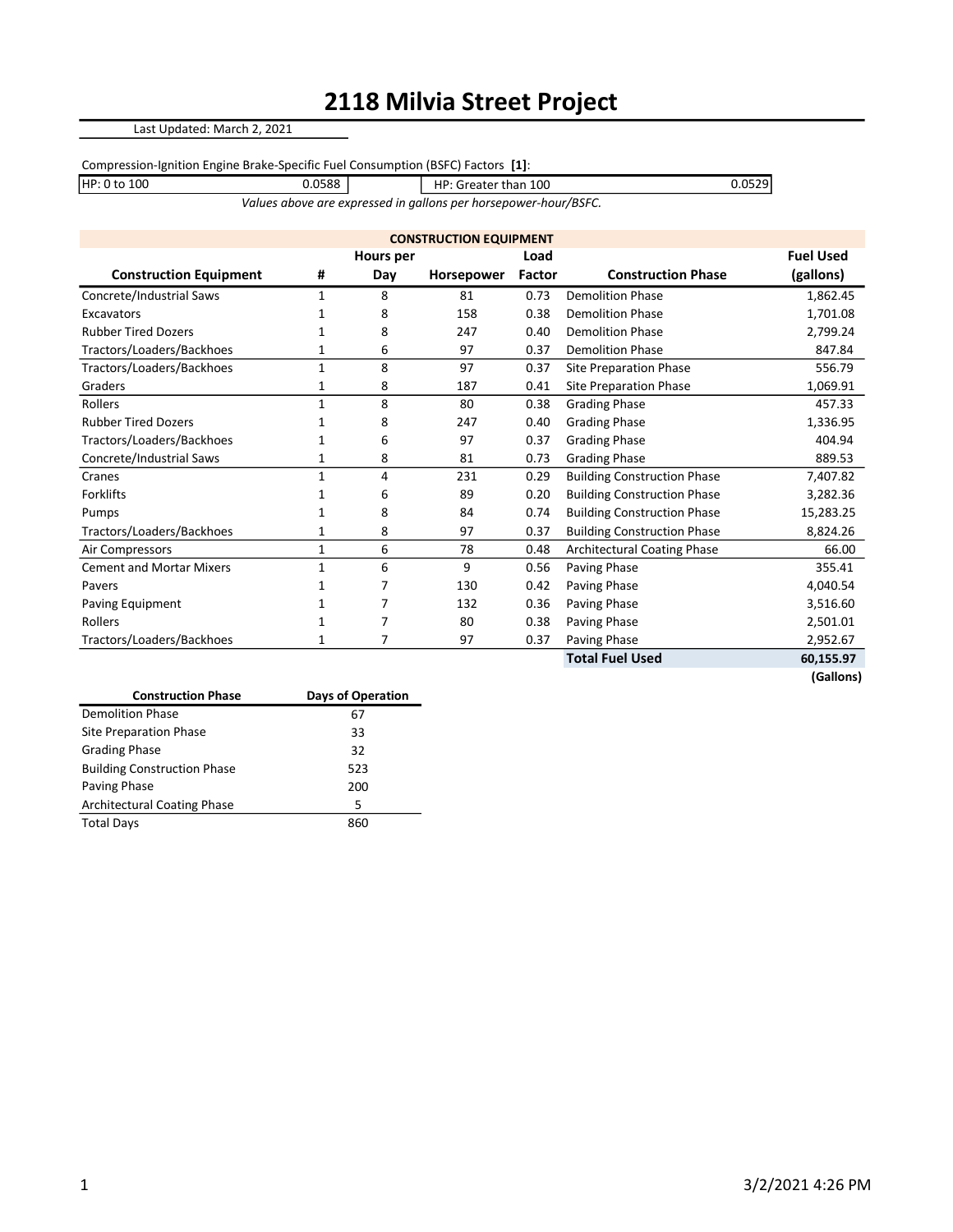| <b>WORKER TRIPS</b>                |                  |              |                            |           |  |
|------------------------------------|------------------|--------------|----------------------------|-----------|--|
|                                    | <b>Fuel Used</b> |              |                            |           |  |
| <b>Constuction Phase</b>           | <b>MPG [2]</b>   | <b>Trips</b> | <b>Trip Length (miles)</b> | (gallons) |  |
| Demolition Phase                   | 24.4             | 10           | 10.8                       | 296.56    |  |
| Site Preparation Phase             | 24.4             | 5            | 10.8                       | 73.03     |  |
| <b>Grading Phase</b>               | 24.4             | 10           | 10.8                       | 141.64    |  |
| <b>Building Construction Phase</b> | 24.4             | 25           | 10.8                       | 5,787.30  |  |
| Paving Phase                       | 24.4             | 13           | 10.8                       | 1,150.82  |  |
| Architectural Coating Phase        | 24.4             |              | 10.8                       | 11.07     |  |
|                                    |                  |              | <b>Total</b>               | 7,460.41  |  |

|                                    |                | <b>HAULING AND VENDOR TRIPS</b> |                            |                               |
|------------------------------------|----------------|---------------------------------|----------------------------|-------------------------------|
| <b>Trip Class</b>                  | <b>MPG [2]</b> | <b>Trips</b>                    | <b>Trip Length (miles)</b> | <b>Fuel Used</b><br>(gallons) |
|                                    |                | <b>HAULING TRIPS</b>            |                            |                               |
| <b>Demolition Phase</b>            | 7.5            | 114                             | 20.0                       | 304.00                        |
| <b>Site Preparation Phase</b>      | 7.5            | 188                             | 20.0                       | 501.33                        |
| <b>Grading Phase</b>               | 7.5            | 0                               | 20.0                       |                               |
| <b>Building Construction Phase</b> | 7.5            | 0                               | 20.0                       |                               |
| Paving Phase                       | 7.5            | 0                               | 20.0                       |                               |
| <b>Architectural Coating Phase</b> | 7.5            | 0                               | 20.0                       |                               |
|                                    |                |                                 | <b>Total</b>               | 805.33                        |
|                                    |                | <b>VENDOR TRIPS</b>             |                            |                               |
| <b>Demolition Phase</b>            | 7.5            | $\Omega$                        | 7.3                        |                               |
| Site Preparation Phase             | 7.5            | 0                               | 7.3                        |                               |
| <b>Grading Phase</b>               | 7.5            | 0                               | 7.3                        |                               |
| <b>Building Construction Phase</b> | 7.5            | 10                              | 7.3                        | 5,090.53                      |
| Paving Phase                       | 7.5            | 0                               | 7.3                        |                               |
| <b>Architectural Coating Phase</b> | 7.5            | 0                               | 7.3                        |                               |
|                                    |                |                                 | <b>Total</b>               | 5,090.53                      |

| <b>Total Gasoline Consumption (gallons)</b> | 7.460.41  |
|---------------------------------------------|-----------|
| <b>Total Diesel Consumption (gallons)</b>   | 66.051.84 |

## Sources:

[1] United States Environmental Protection Agency. 2018. Exhaust and Crankcase Emission Factors for Nonroad Compression-Ignition Engines in MOVES2014b . July 2018. Available at: https://nepis.epa.gov/Exe/ZyPDF.cgi?Dockey=P100UXEN.pdf.

[2] United States Department of Transportation, Bureau of Transportation Statistics. 2019. National Transportation Statistics 2019 . Available at: https://www.bts.gov/topics/national-transportation-statistics.